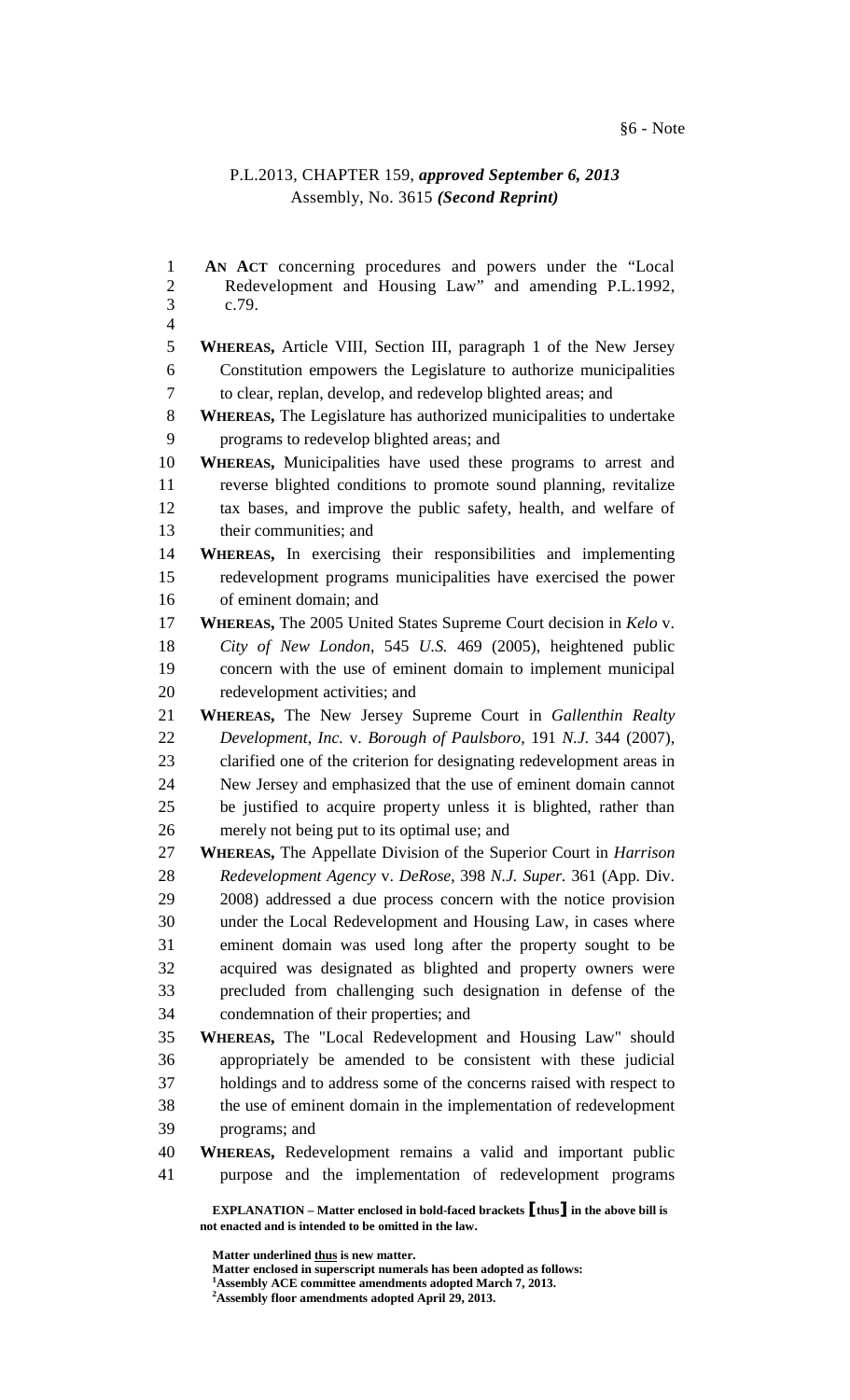1 continues to be a vital tool for municipal officials that must be 2 maintained to allow them to continue to meet their governmental 3 responsibilities to prevent, arrest, and reverse deleterious property 4 conditions within their municipal borders; and 5 **WHEREAS,** The State of New Jersey is experiencing the deepest 6 economic recession since the Great Depression; and 7 **WHEREAS,** Municipalities should be encouraged to engage in 8 economic development initiatives by promoting and facilitating 9 such efforts to create local economic stimulus and job creation 10 through the tools and incentives available under the "Local 11 Redevelopment and Housing Law;" and 12 **WHEREAS,** Municipalities should be provided the opportunity to 13 pursue such programs without the use of eminent domain  $2\mathbf{I}$ , where 14 possible, and thereby provide assurance to property owners they 15 will not be subject to eminent domain, as well as provide repose for 16 municipalities who can implement redevelopment programs 17 without resorting to eminent domain<sup>2</sup>; <sup>2</sup> and 18 **WHEREAS,** It is in the public interest to establish certainty and repose 19 with respect to the designation of redevelopment areas, the power 20 of eminent domain, and challenges thereto; $\alpha$ <sup>2</sup> now, therefore, 21 22 **BE IT ENACTED** *by the Senate and General Assembly of the State*  23 *of New Jersey:* 24 25 1. Section 5 of P.L.1992, c.79 (40A:12A-5) is amended to read 26 as follows: 27 5. A delineated area may be determined to be in need of 28 redevelopment if, after investigation, notice and hearing as provided 29 in section 6 of P.L.1992, c.79 (C.40A:12A-6), the governing body 30 of the municipality by resolution concludes that within the 31 delineated area any of the following conditions is found: 32 a. The generality of buildings are substandard, unsafe, 33 unsanitary, dilapidated, or obsolescent, or possess any of such 34 characteristics, or are so lacking in light, air, or space, as to be 35 conducive to unwholesome living or working conditions. 36 b. The discontinuance of the use of buildings previously used 37 for commercial, manufacturing, or industrial purposes; the 38 abandonment of such buildings; or the same being allowed to fall 39 into so great a state of disrepair as to be untenantable. 40 c. Land that is owned by the municipality, the county, a local 41 housing authority, redevelopment agency or redevelopment entity, 42 or unimproved vacant land that has remained so for a period of ten 43 years prior to adoption of the resolution, and that by reason of its 44 location, remoteness, lack of means of access to developed sections 45 or portions of the municipality, or topography, or nature of the soil, 46 is not likely to be developed through the instrumentality of private 47 capital.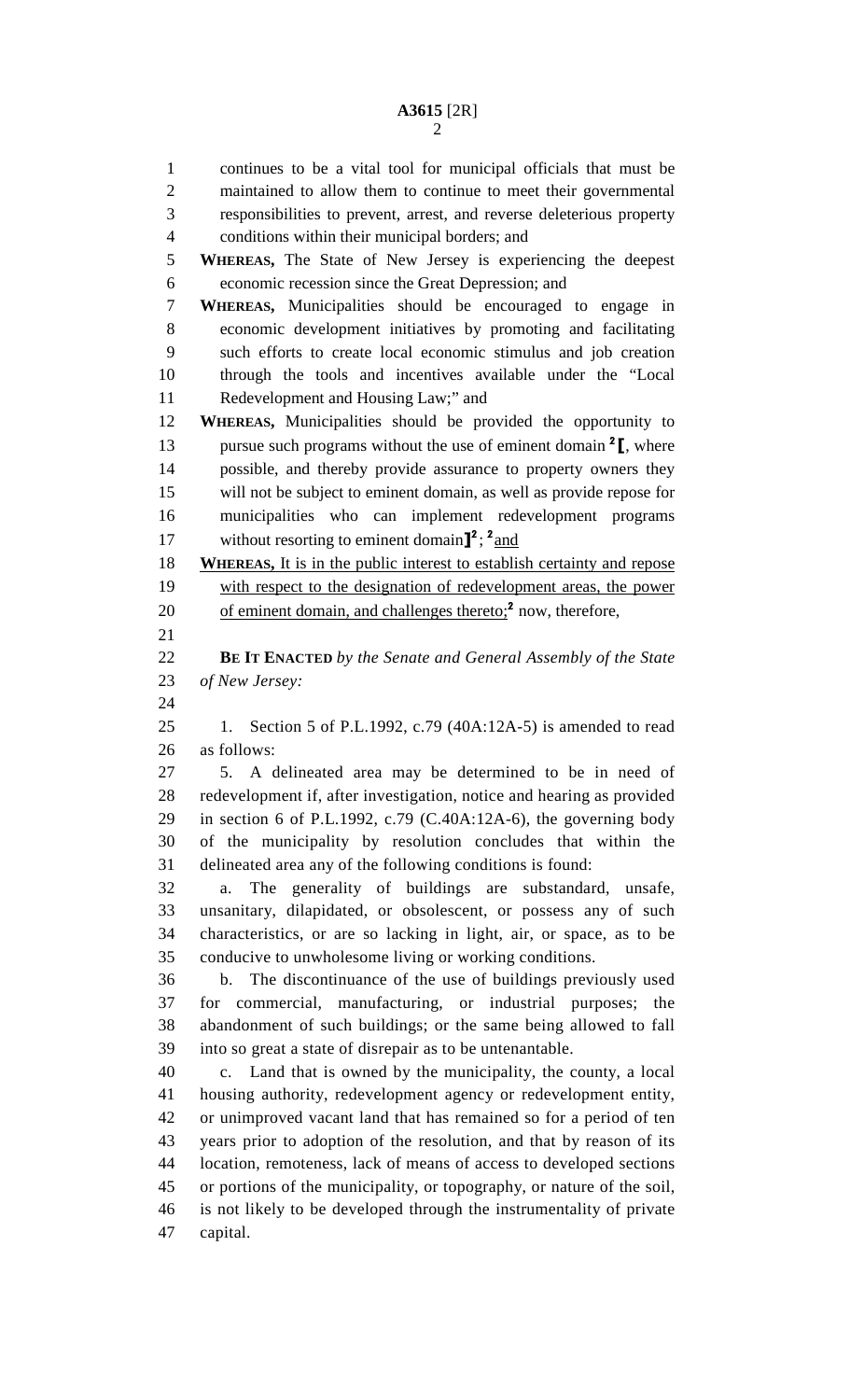1 d. Areas with buildings or improvements which, by reason of 2 dilapidation, obsolescence, overcrowding, faulty arrangement or 3 design, lack of ventilation, light and sanitary facilities, excessive 4 land coverage, deleterious land use or obsolete layout, or any 5 combination of these or other factors, are detrimental to the safety, 6 health, morals, or welfare of the community.

7 e. A growing lack or total lack of proper utilization of areas 8 caused by the condition of the title, diverse ownership of the real 9 **[property]** properties therein or other similar conditions which 10 impede land assemblage or discourage the undertaking of 11 improvements, resulting in a stagnant [or] and [not fully 12 productive] unproductive condition of land potentially useful and 13 valuable for contributing to and serving the public health, safety 14 and welfare, which condition is presumed to be having a negative 15 social or economic impact or otherwise being detrimental to the 16 safety, health, morals, or welfare of the surrounding area or the 17 community in general.

18 f. Areas, in excess of five contiguous acres, whereon buildings 19 or improvements have been destroyed, consumed by fire, 20 demolished or altered by the action of storm, fire, cyclone, tornado, 21 earthquake or other casualty in such a way that the aggregate 22 assessed value of the area has been materially depreciated.

23 g. In any municipality in which an enterprise zone has been 24 designated pursuant to the "New Jersey Urban Enterprise Zones 25 Act," P.L.1983, c.303 (C.52:27H-60 et seq.) the execution of the 26 actions prescribed in that act for the adoption by the municipality 27 and approval by the New Jersey Urban Enterprise Zone Authority 28 of the zone development plan for the area of the enterprise zone 29 shall be considered sufficient for the determination that the area is 30 in need of redevelopment pursuant to sections 5 and 6 of P.L.1992, 31 c.79 (C.40A:12A-5 and 40A:12A-6) for the purpose of granting tax 32 exemptions within the enterprise zone district pursuant to the 33 provisions of P.L.1991, c.431 (C.40A:20-1 et seq.) or the adoption 34 of a tax abatement and exemption ordinance pursuant to the 35 provisions of P.L.1991, c.441 (C.40A:21-1 et seq.). The 36 municipality shall not utilize any other redevelopment powers 37 within the urban enterprise zone unless the municipal governing 38 body and planning board have also taken the actions and fulfilled 39 the requirements prescribed in P.L.1992, c.79 (C.40A:12A-1 et al.) 40 for determining that the area is in need of redevelopment or an area 41 in need of rehabilitation and the municipal governing body has 42 adopted a redevelopment plan ordinance including the area of the 43 enterprise zone.

44 h. The designation of the delineated area is consistent with 45 smart growth planning principles adopted pursuant to law or 46 regulation.

47 (cf: P.L.2003, c.125, s.3)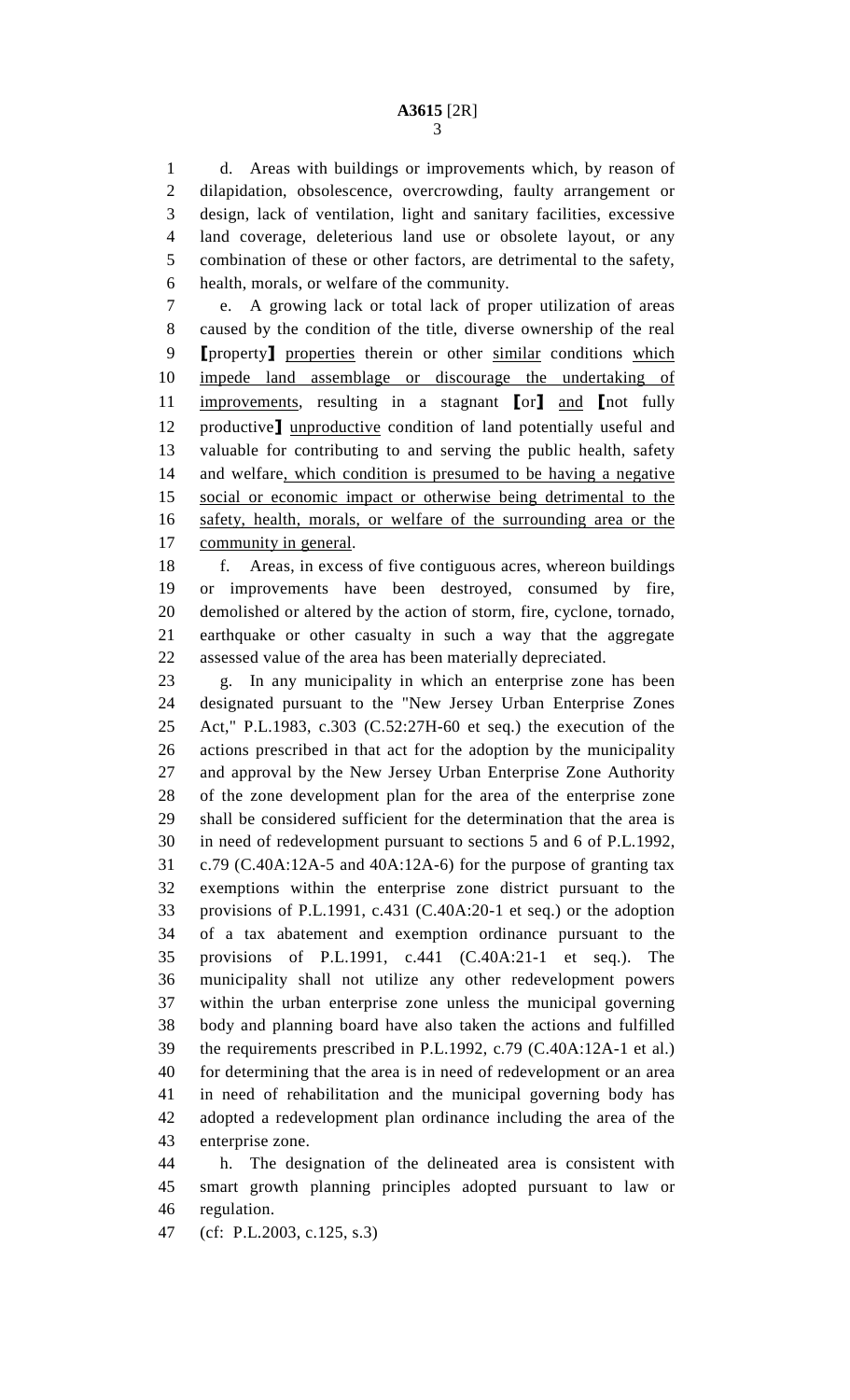1 2. Section 6 of P.L.1992, c.79 (C.40A:12A-6) is amended to 2 read as follows: 3 6. a. No area of a municipality shall be determined a 4 redevelopment area unless the governing body of the municipality 5 shall, by resolution, authorize the planning board to undertake a 6 preliminary investigation to determine whether the proposed area is 7 a redevelopment area according to the criteria set forth in section 5 8 of P.L.1992, c.79 (C.40A:12A-5). Such determination shall be 9 made after public notice and public hearing as provided in 10 subsection b. of this section. The governing body of a municipality 11 shall assign the conduct of the investigation and hearing to the 12 planning board of the municipality. The resolution authorizing the 13 planning board to undertake a preliminary investigation shall state 14 whether the redevelopment area determination shall authorize the 15 municipality to use all those powers provided by the Legislature for 16 use in a redevelopment area other than the use of eminent domain 17 (hereinafter referred to as a "Non-Condemnation Redevelopment 18 Area") or whether the redevelopment area determination shall 19 authorize the municipality to use all those powers provided by the 20 Legislature for use in a redevelopment area, including the power of 21 eminent domain (hereinafter referred to as a "Condemnation 22 Redevelopment Area"). 23 b. (1) Before proceeding to a public hearing on the matter, the 24 planning board shall prepare a map showing the boundaries of the 25 proposed redevelopment area and the location of the various parcels 26 of property included therein. There shall be appended to the map a 27 statement setting forth the basis for the investigation. 28 (2) The planning board shall specify a date for and give notice 29 of a hearing for the purpose of hearing persons who are interested in 30 or would be affected by a determination that the delineated area is a 31 redevelopment area. 32 (3) (a) The hearing notice shall set forth the general boundaries 33 of the area to be investigated and state that a map has been prepared 34 and can be inspected at the office of the municipal clerk. 35 (b) If the governing body resolution assigning the investigation 36 to the planning board, pursuant to subsection a. of this section, 37 stated that the redevelopment determination shall establish a Non-38 Condemnation Redevelopment Area, the notice of the hearing shall 39 specifically state that a redevelopment area determination shall not 40 authorize the municipality to exercise the power of eminent domain 41 to acquire any property in the delineated area. 42 (c) If the resolution assigning the investigation to the planning 43 board, pursuant to subsection a. of this section, stated that the 44 redevelopment determination shall establish a Condemnation 45 Redevelopment Area, the notice of the hearing shall specifically 46 state that a redevelopment area determination shall authorize the 47 municipality to exercise the power of eminent domain to acquire 48 property in the delineated area.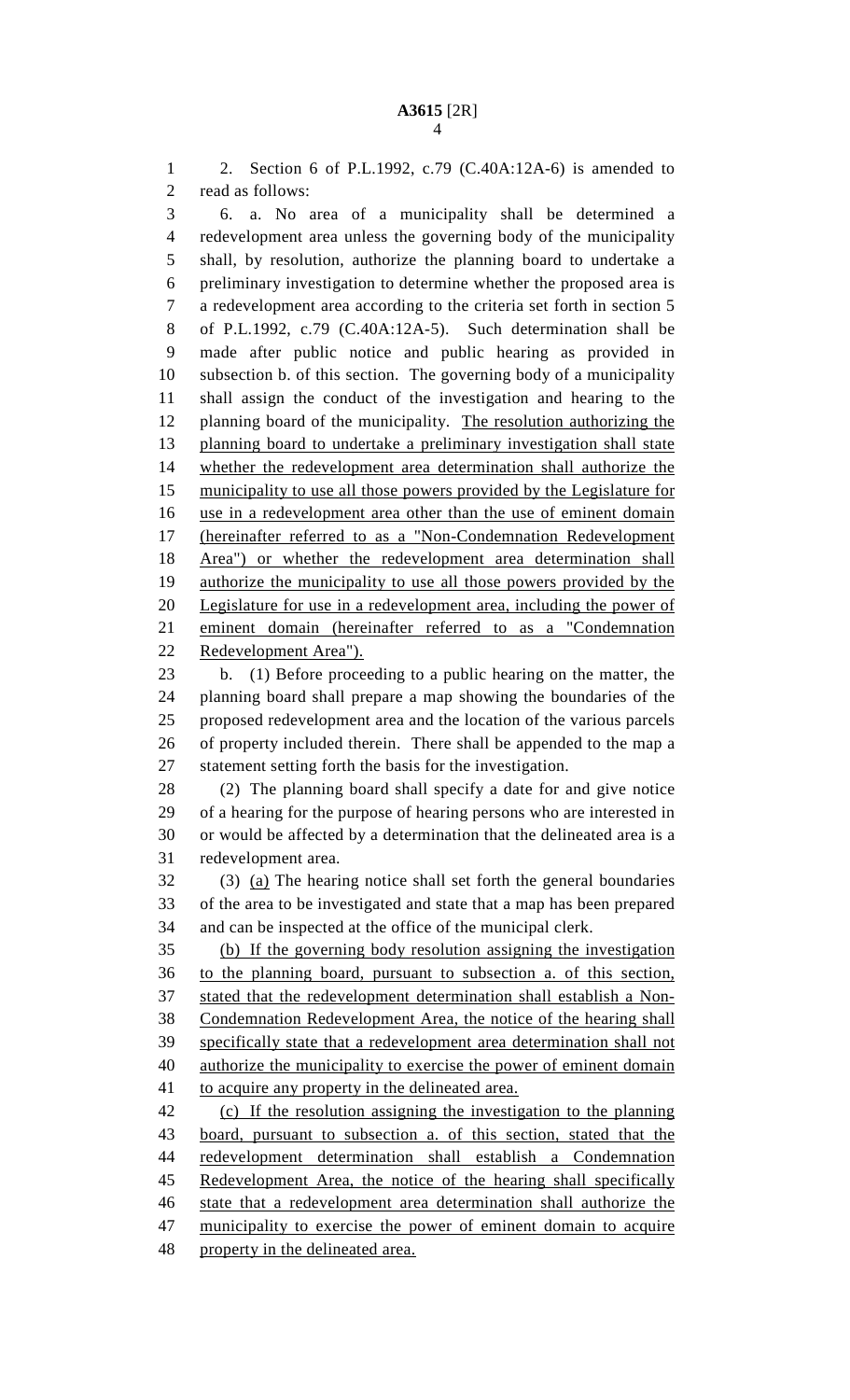## **A3615** [2R] 5

1 (d) A copy of the notice shall be published in a newspaper of 2 general circulation in the municipality once each week for two 3 consecutive weeks, and the last publication shall be not less than ten 4 days prior to the date set for the hearing. A copy of the notice shall 5 be mailed at least ten days prior to the date set for the hearing to the 6 last owner, if any, of each parcel of property within the area 7 according to the assessment records of the municipality. A notice 8 shall also be sent to all persons at their last known address, if any, 9 whose names are noted on the assessment records as claimants of an 10 interest in any such parcel. The assessor of the municipality shall 11 make a notation upon the records when requested to do so by any 12 person claiming to have an interest in any parcel of property in the 13 municipality. The notice shall be published and mailed by the 14 municipal clerk, or by such clerk or official as the planning board 15 shall otherwise designate. Failure to mail any such notice shall not 16 invalidate the investigation or determination thereon.

17 (4) At the hearing, which may be adjourned from time to time, 18 the planning board shall hear all persons who are interested in or 19 would be affected by a determination that the delineated area is a 20 redevelopment area. All objections to such a determination and 21 evidence in support of those objections, given orally or in writing, 22 shall be received and considered and made part of the public record. 23 (5) (a) After completing its hearing on this matter, the planning

24 board shall recommend that the delineated area, or any part thereof, 25 be determined, or not be determined, by the municipal governing 26 body to be a redevelopment area.

27 (b) After receiving the recommendation of the planning board, 28 the municipal governing body may adopt a resolution determining 29 that the delineated area, or any part thereof, is a redevelopment 30 area.

31 (c) Upon the adoption of a resolution, the clerk of the 32 municipality shall, forthwith, transmit a copy of the resolution to 33 the Commissioner of Community Affairs for review. If the area in 34 need of redevelopment is not situated in an area in which 35 development or redevelopment is to be encouraged pursuant to any 36 State law or regulation promulgated pursuant thereto, the 37 determination shall not take effect without first receiving the review 38 and the approval of the commissioner. If the commissioner does 39 not issue an approval or disapproval within 30 calendar days of 40 transmittal by the clerk, the determination shall be deemed to be 41 approved. If the area in need of redevelopment is situated in an 42 area in which development or redevelopment is to be encouraged 43 pursuant to any State law or regulation promulgated pursuant 44 thereto, then the determination shall take effect after the clerk has 45 transmitted a copy of the resolution to the commissioner. The 46 determination, if supported by substantial evidence and, if required, 47 approved by the commissioner, shall be binding and conclusive 48 upon all persons affected by the determination.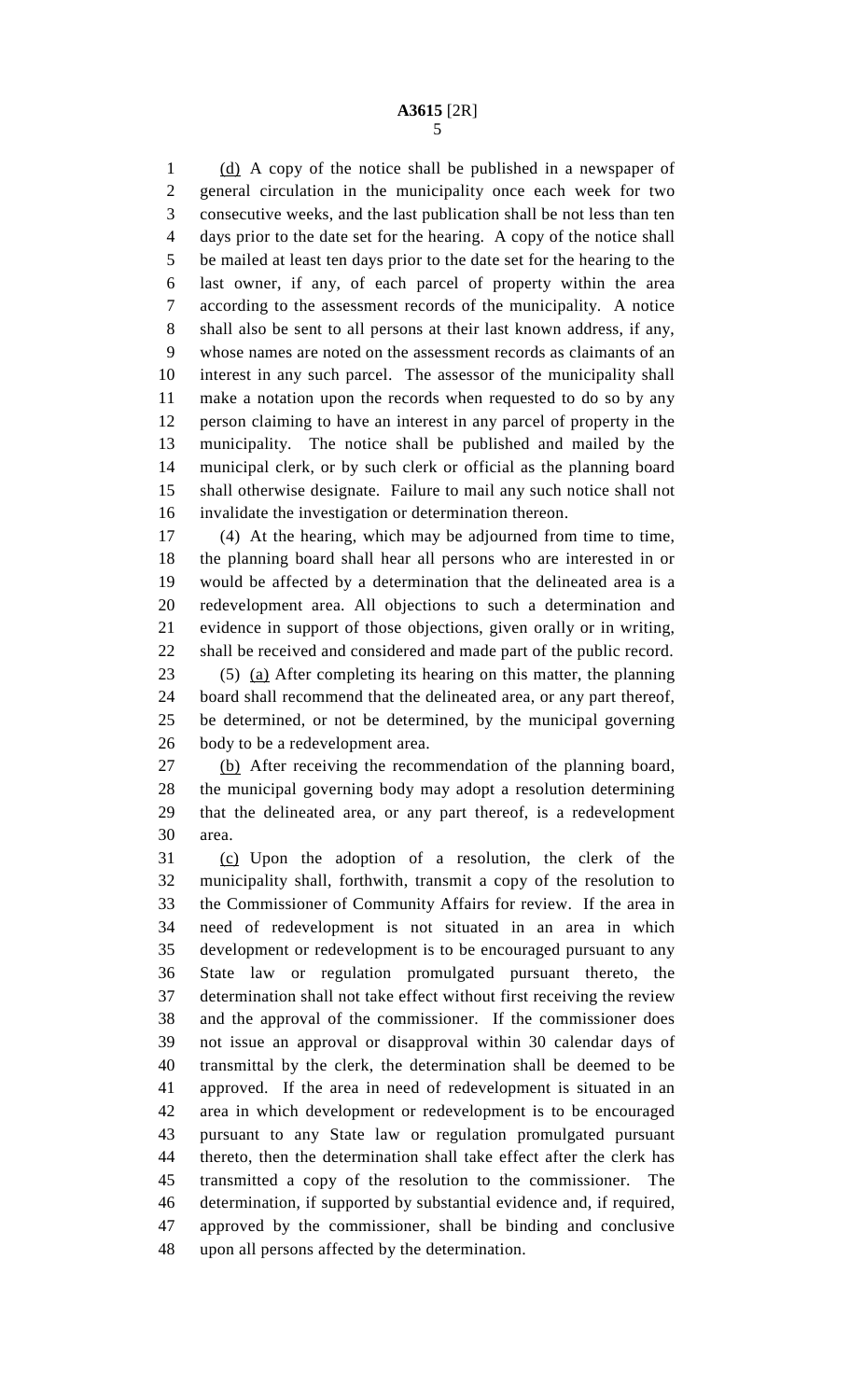1 (d) Notice of the determination shall be served, within 10 days 2 after the determination, upon all record owners of property located 3 within the delineated area, those whose names are listed on the tax 4 assessor's records, and upon each person who filed a written 5 objection thereto and stated, in or upon the written submission, an 6 address to which notice of determination may be sent. 7 (e) If the governing body resolution assigning the investigation 8 to the planning board, pursuant to subsection a. of this section, 9 stated that the redevelopment determination shall establish a 10 Condemnation Redevelopment Area, the notice of the determination 11 required pursuant to subparagraph (d) of this paragraph shall 12 indicate that: 13 (i) the determination operates as a finding of public purpose and 14 authorizes the municipality to exercise the power of eminent 15 domain to acquire property in the redevelopment area, and 16 (ii) legal action to challenge the determination  $^{2}$ [.] must be 17 commenced within 45 days of receipt of notice and that failure to 18 do so shall preclude an owner from later raising such challenge. 19 (f) No municipality  $\frac{1}{\alpha}$  redevelopment entity shall  $\frac{1}{\alpha}$  [be 20 authorized to<sup> $1$ </sup> exercise the power of eminent domain to acquire 21 property <sup>1</sup> for redevelopment purposes<sup>1</sup> within a <sup>1</sup>  $\Gamma$  redevelopment 22 area on or after 90 days from the effective date of P.L., 23 c. (C. ) (pending before the Legislature as this bill) unless 24 notice to property owners within the redevelopment area was 25 provided pursuant to subparagraph (e) of this paragraph. This 26 provision shall not apply to property located within an area 27 determined to be in need of redevelopment prior to the effective 28 date of P.L., c. (C.) (pending before the Legislature as this 29 bill)] Non-Condemnation Redevelopment Area<sup>1</sup>. 30 (g) If a municipal governing body has determined an area to be 31 a Non-Condemnation Redevelopment Area and is unable to acquire 32 property that is necessary for the redevelopment project, the 33 municipality may initiate and follow the process set forth in this 34 section to determine whether the area or property is a 35 Condemnation Redevelopment Area. Such determination shall be 36 based upon the then-existing conditions and not based upon the 37 condition of the area or property at the time of the prior Non-38 Condemnation Redevelopment Area determination. 39 (h) A property owner who has received notice pursuant to this 40 section who does not file a legal challenge to the redevelopment 41 determination affecting his or her property within 45 days of receipt 42 of such notice shall thereafter be barred from filing such a challenge 43 and, in the case of a Condemnation Redevelopment Area and upon 44 compliance with the notice provisions of subparagraph (e) of this 45 paragraph, shall further be barred from asserting a challenge to the 46 redevelopment determination as a defense in any condemnation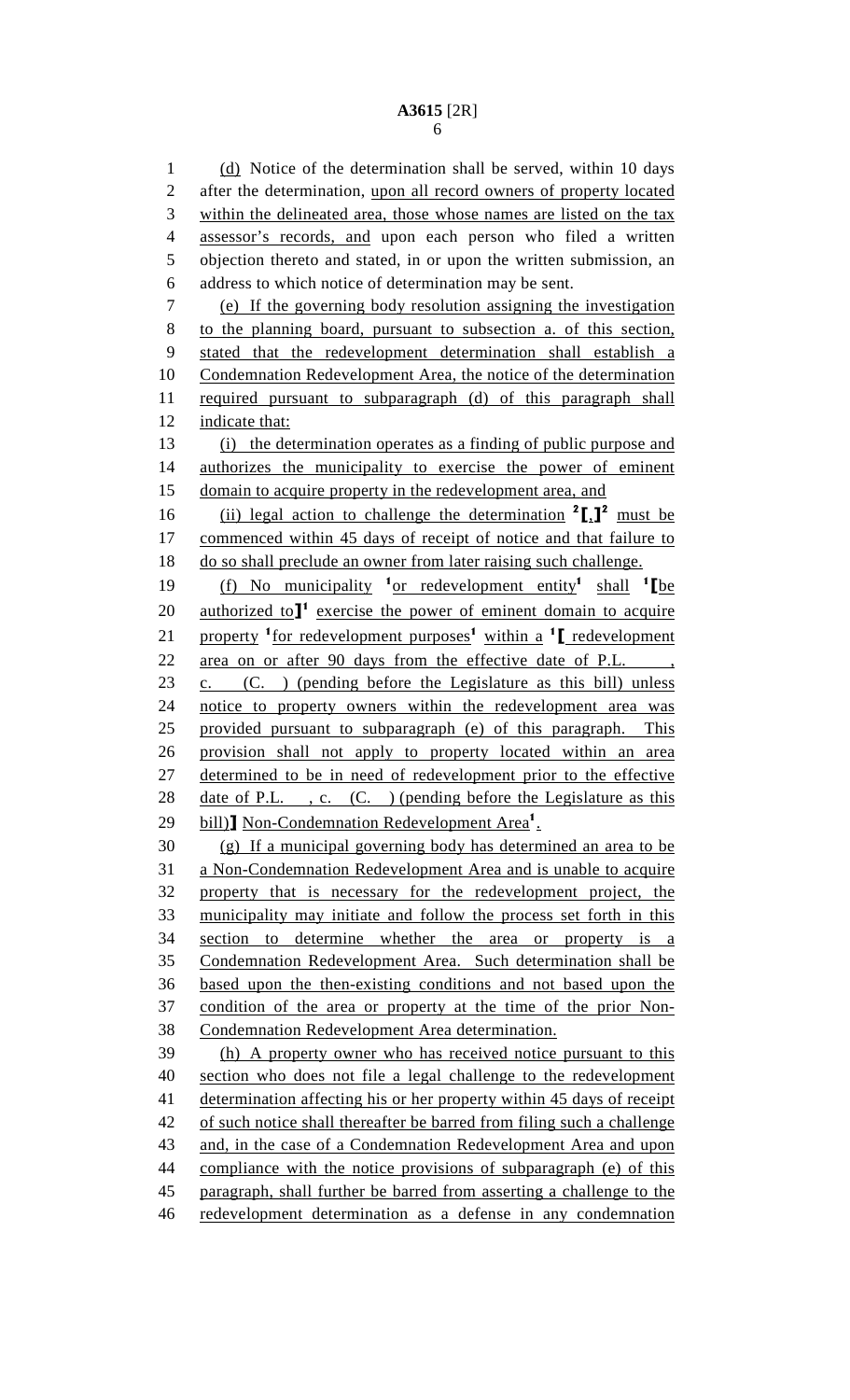proceeding to acquire the property <sup>2</sup> unless the municipality and the

2 property owner agree otherwise<sup>2</sup>.

3 (6) [If written objections were filed in connection with the 4 hearing the<sup>1</sup> The municipality shall, for 45 days next following its 5 determination [to which the objections were filed], take no further 6 action to acquire any property by condemnation within the 7 redevelopment area.

8 (7) If [a] any person [who filed a written objection to a 9 determination by the municipality pursuant to this subsection] 10 shall, within 45 days after the adoption by the municipality of the 11 determination [to which the person objected], apply to the Superior 12 Court, the court may grant further review of the determination by 13 procedure in lieu of prerogative writ; and in any such action the 14 court may make any incidental order that it deems proper.

15 c. An area determined to be in need of redevelopment pursuant 16 to this section shall be deemed to be a "blighted area" for the 17 purposes of Article VIII, Section III, paragraph 1 of the 18 Constitution. If an area is determined to be a redevelopment area 19 and a redevelopment plan is adopted for that area in accordance 20 with the provisions of this act, the municipality is authorized to 21 utilize all those powers provided in section 8 of P.L.1992, c.79 22 (C.40A:12A-8), except that a municipality may not acquire any land 23 or building by condemnation pursuant to subsection c. of that 24 section unless the  $\frac{1}{2}$  land or building is located within (1) an area that 25 was determined to be in need of redevelopment prior to the 26 effective date of P.L., c. (C.) (pending before the Legislature 27 as this bill), or (2) a Condemnation Redevelopment Area for which 28 the<sup>1</sup> municipality has complied with the provisions of subparagraph 29 (e) of paragraph (5) of subsection b. of this section.

30 (cf: P.L.2003, c.125, s.4)

31

32 3. Section 8 of P.L.1992, c.79 (C.40A:12A-8) is amended to 33 read as follows:

34 8. Upon the adoption of a redevelopment plan pursuant to 35 section 7 of P.L.1992, c.79 (C.40A:12A-7), the municipality or 36 redevelopment entity designated by the governing body may 37 proceed with the clearance, replanning, development and 38 redevelopment of the area designated in that plan. In order to carry 39 out and effectuate the purposes of this act and the terms of the 40 redevelopment plan, the municipality or designated redevelopment 41 entity may:

42 a. Undertake redevelopment projects, and for this purpose issue 43 bonds in accordance with the provisions of section 29 of P.L.1992, 44 c.79 (C.40A:12A-29).

45 b. Acquire property pursuant to subsection i. of section 22 of 46 P.L.1992, c.79 (C.40A:12A-22).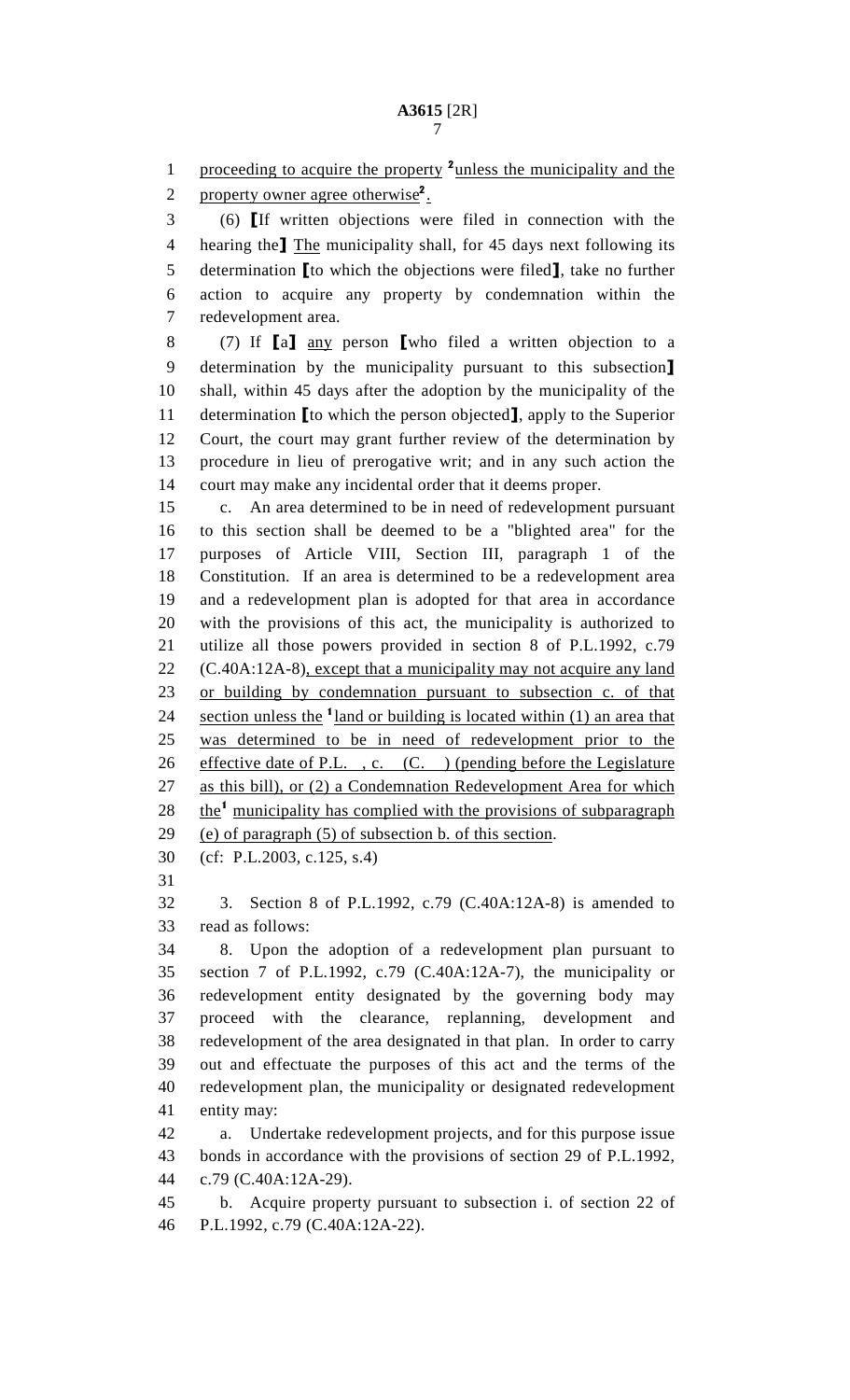## **A3615** [2R] 8

1 c. Acquire, by condemnation, any land or building which is 2 necessary for the redevelopment project, pursuant to the provisions 3 of the "Eminent Domain Act of 1971," P.L.1971, c.361 (C.20:3-1 et 4 seq.), provided <sup>1</sup> L<sub>it has</sub> complied with the notice requirements in 5 subparagraph (e) of paragraph (5) of subsection b. of section 6 of 6 P.L.1992, c.79 (40A:12A-6)] that the land or building is located 7 within (1) an area that was determined to be in need of 8 redevelopment prior to the effective date of P.L., c. (C.) 9 (pending before the Legislature as this bill), or (2) a Condemnation 10 Redevelopment Area<sup>1</sup>.

11 d. Clear any area owned or acquired and install, construct or 12 reconstruct streets, facilities, utilities, and site improvements 13 essential to the preparation of sites for use in accordance with the 14 redevelopment plan.

15 e. Prepare or arrange by contract for the provision of 16 professional services and the preparation of plans by registered 17 architects, licensed professional engineers or planners, or other 18 consultants for the carrying out of redevelopment projects.

19 f. Arrange or contract with public agencies or redevelopers for 20 the planning, replanning, construction, or undertaking of any 21 project or redevelopment work, or any part thereof; negotiate and 22 collect revenue from a redeveloper to defray the costs of the 23 redevelopment entity, including where applicable the costs incurred 24 in conjunction with bonds, notes or other obligations issued by the 25 redevelopment entity, and to secure payment of such revenue; as 26 part of any such arrangement or contract, provide for extension of 27 credit, or making of loans, to redevelopers to finance any project or 28 redevelopment work, or upon a finding that the project or 29 redevelopment work would not be undertaken but for the provision 30 of financial assistance, or would not be undertaken in its intended 31 scope without the provision of financial assistance, provide as part 32 of an arrangement or contract for capital grants to redevelopers; and 33 arrange or contract with public agencies or redevelopers for the 34 opening, grading or closing of streets, roads, roadways, alleys, or 35 other places or for the furnishing of facilities or for the acquisition 36 by such agency of property options or property rights or for the 37 furnishing of property or services in connection with a 38 redevelopment area.

39 g. Except with regard to property subject to the requirements of 40 P.L.2008, c.65 (C.40A:5-14.2 et al.), lease or convey property or 41 improvements to any other party pursuant to this section, without 42 public bidding and at such prices and upon such terms as it deems 43 reasonable, provided that the lease or conveyance is made in 44 conjunction with a redevelopment plan, notwithstanding the 45 provisions of any law, rule, or regulation to the contrary.

46 h. Enter upon any building or property in any redevelopment 47 area in order to conduct investigations or make surveys, sounding or 48 test borings necessary to carry out the purposes of this act.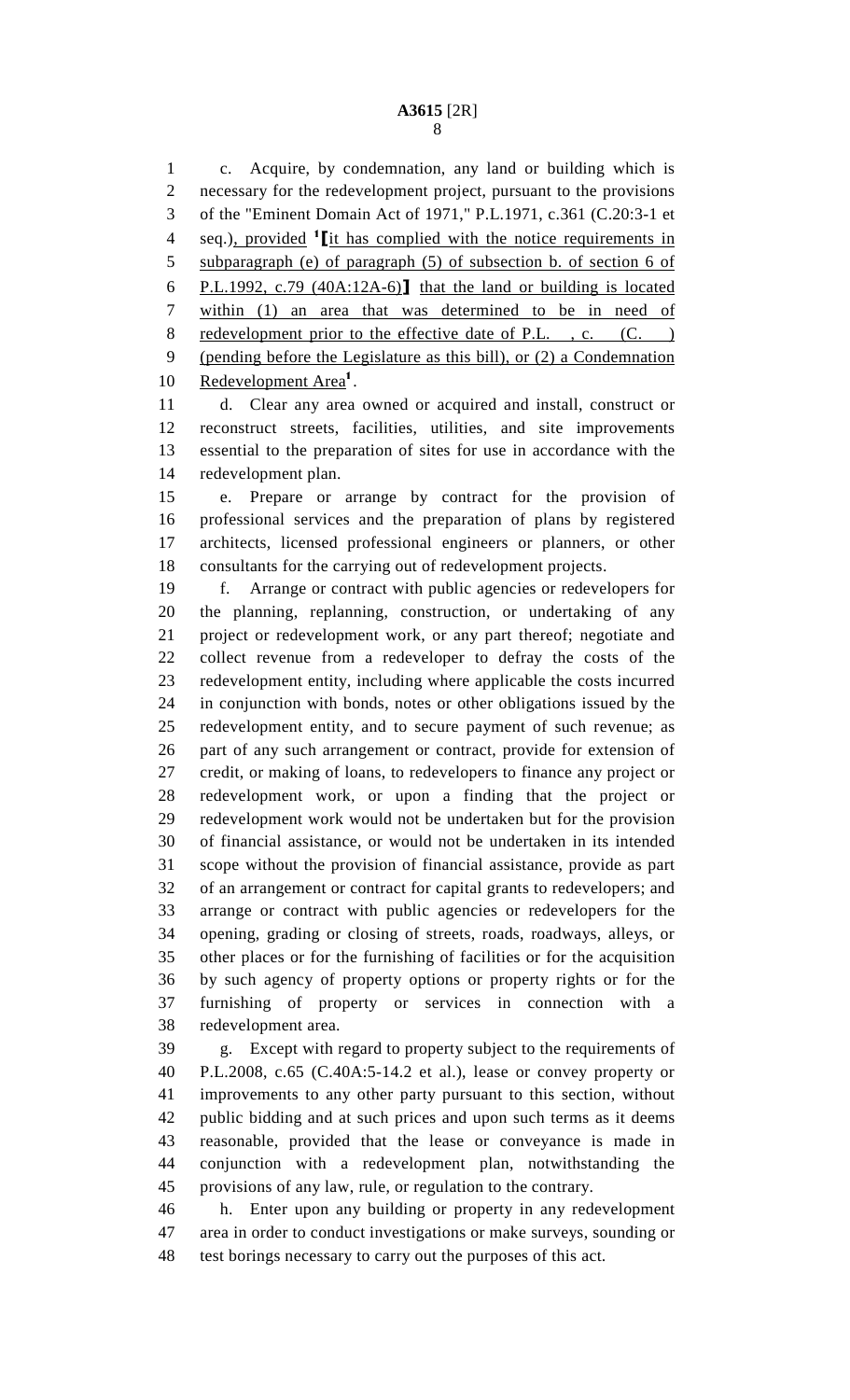1 i. Arrange or contract with a public agency for the relocation, 2 pursuant to the "Relocation Assistance Law of 1967," P.L.1967, 3 c.79 (C.52:31B-1 et seq.) and the "Relocation Assistance Act," 4 P.L.1971, c.362 (C.20:4-1 et seq.), of residents, industry or 5 commerce displaced from a redevelopment area. 6 j. Make, consistent with the redevelopment plan: (1) plans for 7 carrying out a program of voluntary repair and rehabilitation of 8 buildings and improvements; and (2) plans for the enforcement of 9 laws, codes, and regulations relating to the use and occupancy of 10 buildings and improvements, and to the compulsory repair, 11 rehabilitation, demolition, or removal of buildings and 12 improvements. 13 k. Request that the planning board recommend and governing 14 body designate particular areas as being in need of redevelopment 15 or rehabilitation in accordance with the provisions of this act and 16 make recommendations for the redevelopment or rehabilitation of 17 such areas. 18 l. Study the recommendations of the planning board or 19 governing body for redevelopment of the area. 20 m. Publish and disseminate information concerning any 21 redevelopment area, plan or project. 22 n. Do all things necessary or convenient to carry out its powers. 23 (cf: P.L.2008, c.65, s.8) 24 25 4. Section 14 of P.L.1992, c.79 (C.40A:12A-14) is amended to 26 read as follows: 27 14. a. A delineated area may be determined to be in need of 28 rehabilitation if the governing body of the municipality determines 29 by resolution that a program of rehabilitation, as defined in section 30 3 of P.L.1992, c.79 (C.40A:12A-3), may be expected to prevent 31 further deterioration and promote the overall development of the 32 community; and that there exist in that area any of the following 33 conditions such that (1) a significant portion of structures therein 34 are in a deteriorated or substandard condition [and]; (2) more than 35 half of the housing stock in the delineated area is at least 50 years 36 old; (3) there is a  $\lbrack$  continuing  $\lbrack$  pattern of vacancy, abandonment or 37 underutilization of properties in the area<sup>[, with</sup>]; (4) there is a 38 persistent arrearage of property tax payments [thereon or (2) more 39 than half of the housing stock in the delineated area is at least 50 40 years old,] on properties in the area; (5) environmental 41 contamination is discouraging improvements and investment in 42 properties in the area; or (6) a majority of the water and sewer 43 infrastructure in the delineated area is at least 50 years old and is in 44 need of repair or substantial maintenance<sup>[</sup>; and (3) a program of 45 rehabilitation, as defined in section 3 of P.L.1992, c.79 46 (C.40A:12A-3), may be expected to prevent further deterioration 47 and promote the overall development of the community]. Where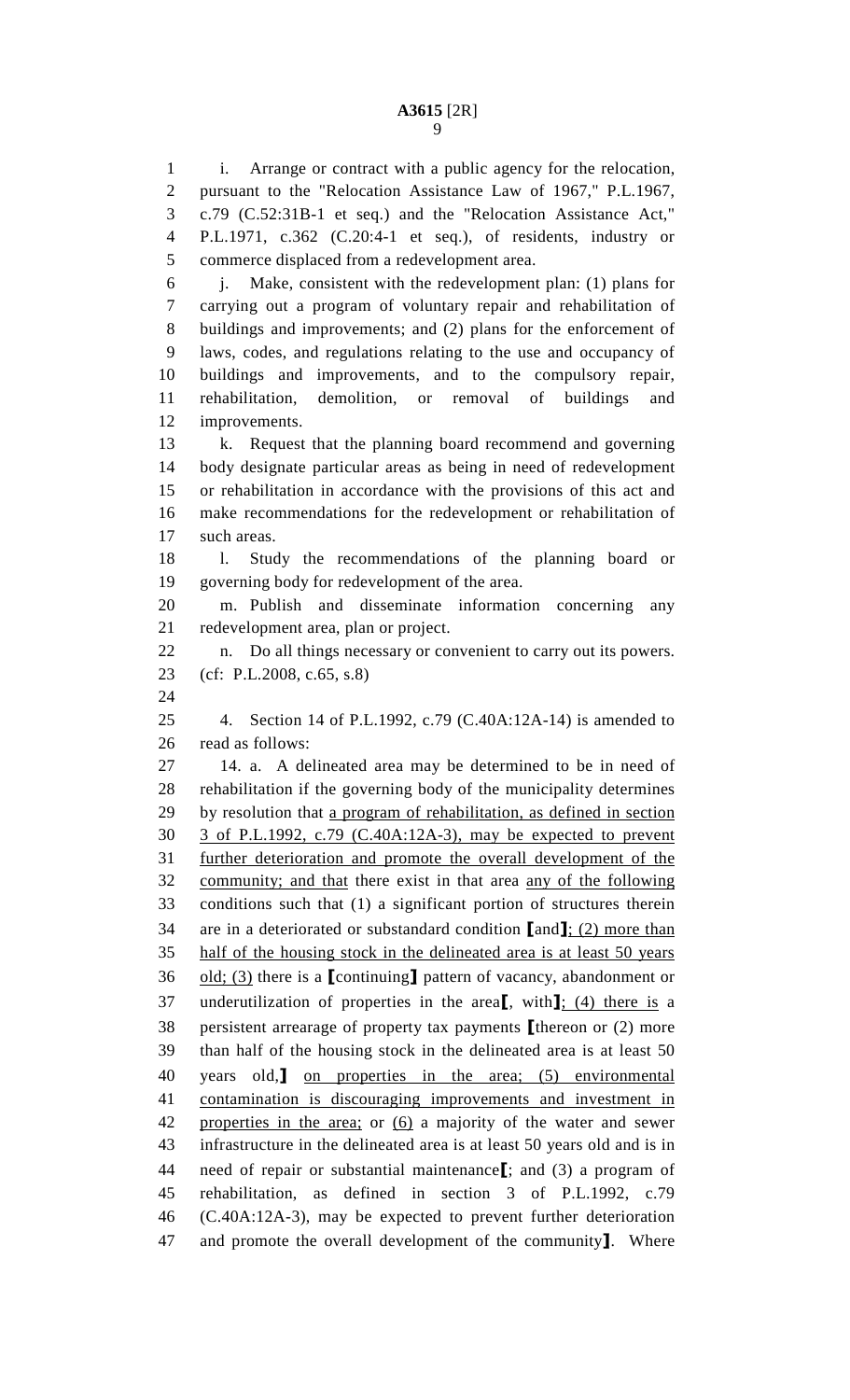1 warranted by consideration of the overall conditions and 2 requirements of the community, a finding of need for rehabilitation 3 may extend to the entire area of a municipality. Prior to adoption of 4 the resolution, the governing body shall submit it to the municipal 5 planning board for its review. Within 45 days of its receipt of the 6 proposed resolution, the municipal planning board shall submit its 7 recommendations regarding the proposed resolution, including any 8 modifications which it may recommend, to the governing body for 9 its consideration. Thereafter, or after the expiration of the 45 days 10 if the municipal planning board does not submit recommendations, 11 the governing body may adopt the resolution, with or without 12 modification. The resolution shall not become effective without the 13 approval of the commissioner pursuant to section 6 of P.L.1992, 14 c.79 (C.40A:12A-6), if otherwise required pursuant to that section.

15 b. A delineated area shall be deemed to have been determined 16 to be an area in need of rehabilitation in accordance with the 17 provisions of this act if it has heretofore been determined to be an 18 area in need of rehabilitation pursuant to P.L.1975, c.104 (C.54:4- 19 3.72 et seq.), P.L.1977, c.12 (C.54:4-3.95 et seq.) or P.L.1979, 20 c.233 (C.54:4-3.121 et al.).

21 c. (1) A municipality may adopt an ordinance declaring a 22 renovation housing project to be an area in need of rehabilitation for 23 the purposes of Article VIII, Section I, paragraph 6 of the New 24 Jersey Constitution if the need for renovation resulted from 25 conflagration.

26 (2) For the purposes of this subsection, "renovation housing 27 project" means any work or undertaking to provide a decent, safe, 28 and sanitary dwelling, to exclusively benefit a specific household, 29 by the renovation, reconstruction, or replacement of the household's 30 home on the same lot by either a charitable entity organized to 31 perform home renovations or by a for-profit builder using 75% or 32 more volunteer labor-hours to accomplish the construction for the 33 project. The undertaking may include any buildings; demolition, 34 clearance, or removal of buildings from land; equipment; facilities; 35 or other personal properties or interests therein which are necessary, 36 convenient, or desirable appurtenances of the undertaking.

37 d. (1) A municipality may adopt an ordinance declaring a 38 renovation housing project to be an area in need of rehabilitation for 39 the purposes of Article VIII, Section I, paragraph 6 of the New 40 Jersey Constitution if at least half of the number of people 41 occupying the dwelling as their primary residence qualify for a 42 federal income tax credit pursuant to 26 U.S.C. s.22 as a result of 43 being permanently and totally disabled and the improvements to be 44 made to the dwelling are made substantially to accommodate those 45 disabilities.

46 (2) For the purposes of this subsection, "renovation housing 47 project" means any work or undertaking to provide a decent, safe, 48 and sanitary single-family dwelling, to exclusively benefit at least